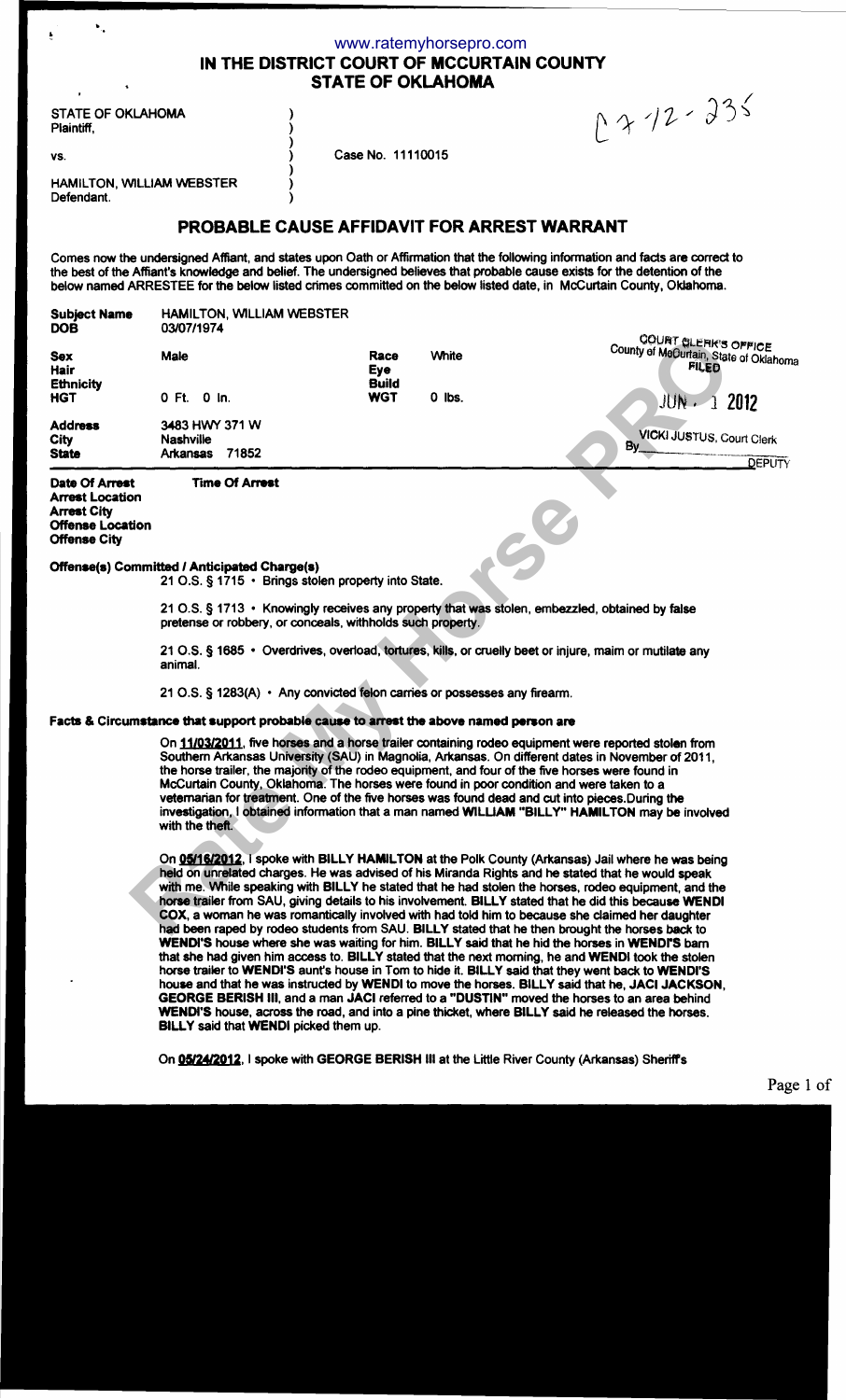### www.ratemyhorsepro.com

Department. I asked GEORGE to tell me about his involvement with the horses, horse trailer, and rodeo equipment that were stolen from SAU. GEORGE stated that BILLY came by his house and picked him up and told him that they were going to go steal the horses from SAU. GEORGE stated that they had previously spoken about this. GEORGE stated that he told BILLY that he didn't want to participate in the theft and that BILLY pulled a .22 magnum handgun out that was near him and sat it on the console. GEORGE stated that he was afraid if he didn't assist BILLY that BILLY would hurt him. GEORGE said that he and BILLY then went to the stables at SAU in WENDI'S truck and stole a horse trailer, five horses, and some rodeo equipment and then left.

The next day, GEORGE said that he was called by BILLY and told to come to WENDI'S and that when he got there, the trailer they had taken the night before was gone and that the horses were in the bam. GEORGE stated that deputies arrived at WENDI'S house and that BILLY held him down, holding the .22 magnum in his hand. BILLY is a convicted felon. GEORGE stated that he was in fear for his life. GEORGE stated that sometime after the deputies left, a bay horse with a blaze face had gotten loose and that BILLY walked out to where it was located and that he told him and WENDI to tum their heads that he was going to put the horse out of it's misery. GEORGE said that he heard a gunshot and that when he looked again the horse was on the ground. GEORGE said that a few days later, he, BILLY, JACI, and an UNKOWN male moved the horses out from behind WENDI'S house, where they were and rode them across the road into a heavily wooded area and that BILLY took the horses and led them into the woods and came back out alone. GEORGE said that BILLY told JACI to call her mother. GEORGE said that a short while later, WENDI arrived and picked them up. GEORGE stated that he was in fear for his life during his participation of these events.

# AFCF: No  $\boxed{\phantom{a}}$  / Yes  $\boxed{\checkmark}$  Times (1)  $\boxed{\phantom{a}}$  (2)  $\boxed{\phantom{a}}$  or

•

| them into the woods and came back out alone. GEORGE said that BILLY told JACI to call her mother.<br>GEORGE said that a short while later, WENDI arrived and picked them up. GEORGE stated that he<br>was in fear for his life during his participation of these events. |
|--------------------------------------------------------------------------------------------------------------------------------------------------------------------------------------------------------------------------------------------------------------------------|
| AFCF: No $\Box$ / Yes $\Box$<br>Times $(1)$ $(2)$<br>or                                                                                                                                                                                                                  |
| Upon oath, I declare that the above information is true and correct to the best of my knowledge and belief.<br>Officer's Name<br><b>KENT, WHIT</b><br>Badge No.<br>4516                                                                                                  |
|                                                                                                                                                                                                                                                                          |
| Signature of Affiant)                                                                                                                                                                                                                                                    |
| Subscribed and sworn before me this                                                                                                                                                                                                                                      |
| My commission number                                                                                                                                                                                                                                                     |
| My commission expires                                                                                                                                                                                                                                                    |
|                                                                                                                                                                                                                                                                          |
| Notary Public                                                                                                                                                                                                                                                            |
| NOTARY P<br>$a_{\rm HHHW}$                                                                                                                                                                                                                                               |
| <b>Sheriff's Affidavit Required</b><br>l∕ No<br>Yes                                                                                                                                                                                                                      |
| <b>Bond Posted</b><br>Appear in Court                                                                                                                                                                                                                                    |
| <b>BOND POSTED</b>                                                                                                                                                                                                                                                       |
| A probable cause determination is not necessary, the arrestee bonded out of jail on the<br>at                                                                                                                                                                            |
| APPEAR IN COURT<br>The undersigned Judge of this Court having conducted a probable cause determination for the above named person's arrest<br>with warrant by sworn testimony and/or affidavit finds:                                                                    |
| This affidavit/testimony contains sufficient facts showing probable cause for the person's arrest existed at the time of the<br>arrest. Arraignment before a court is ordered on                                                                                         |
| The Court sets an appearance Bond in the amount of \$                                                                                                                                                                                                                    |
| Bond in the amount of<br>For the crime of                                                                                                                                                                                                                                |
| Bond in the amount of<br>For the crime of                                                                                                                                                                                                                                |
| Bond in the amount of<br>For the crime of                                                                                                                                                                                                                                |
| Bond in the amount of<br>For the crime of                                                                                                                                                                                                                                |
| Bond in the amount of<br>For the crime of                                                                                                                                                                                                                                |

 $\Box$  The Court denies Bond at this time.

D This affidavit/testimony contains insufficient facts to show probable cause for the person's arrest existed at the time of arrest.